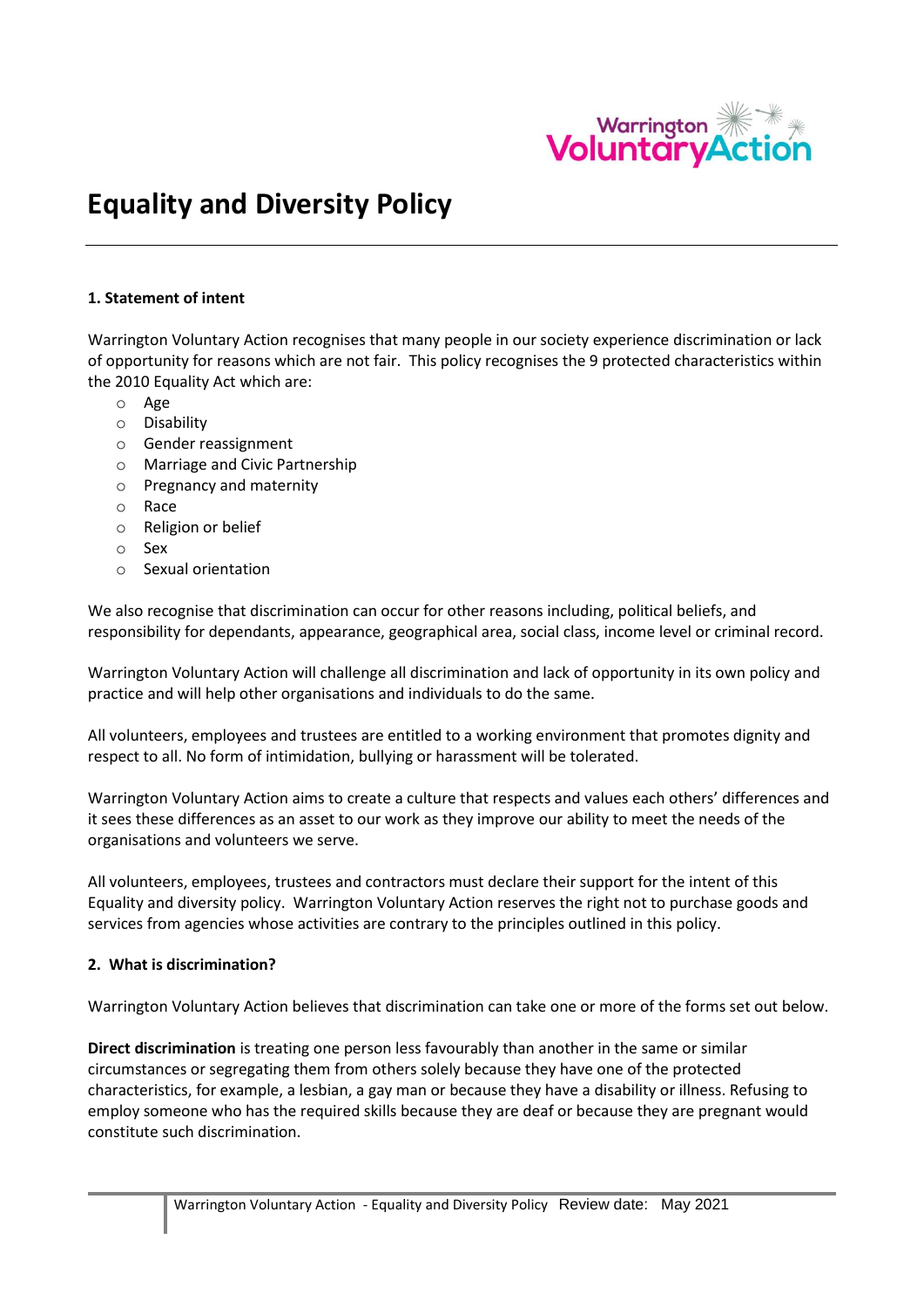**Indirect discrimination** occurs where there is a requirement or condition which applies equally to everyone but which, in practice, has an adverse impact on a particular group and cannot be justified.

For example an unnecessary physical or age requirement can discriminate against women or disabled people. The setting of language tests, where language skills or fluency are not really needed for a job, is another example.

**Combined discrimination** occurs when, because of a combination of two protected characteristics, a person is treated less favourably than other whose circumstances are the same but who do not share both characteristics.

**Associated and Perception** – This occurs when discrimination or harassment is based on a person being perceived to have a protected characteristic or associated with someone who has one of the protected characteristics.

**Abuse and/or harassment** – Discrimination also covers actions which amount to abuse and/or harassment of people or groups of people because for example they are a member of a national, racial or ethnic minority group, a woman, a lesbian, a gay man or have a disability or illness.

**Victimisation** occurs when a person is treated less favourably or is discriminated against because she/he has pursued or intends to pursue their rights in respect of alleged discrimination.

## **Institutional racism (Macpherson Report, 1999)**

Institutional racism is the collective failure of an organisation to provide an appropriate and professional service to people because of their culture or ethnic origin. It can be seen in the processes or attitudes and behaviour, which amount to discrimination, to unwitting prejudice, ignorance, thoughtlessness and racist stereotyping which disadvantages minority ethnic people.

## **Racist incident (Macpherson Report, 1999)**

A racist incident is any incident which is perceived to be racist by the victim or any other person. If the victim doesn't want to complain, another person may do so.

Discrimination in any of the forms stated above is unacceptable, regardless of whether there was any intention to discriminate or not.

## **3. Staff development**

Decisions about learning and development opportunities will be made in accordance with Warrington Voluntary Action Training and Development plans and all staff will have equal and fair access to opportunities to enable them to develop in line with the organisations aims and objectives.

## **4. Service provision**

All Warrington Voluntary Action services and activities are covered by this policy.

Warrington Voluntary Action will promote equality and diversity in its work with other agencies or individuals. In order to do this Warrington Voluntary Action is committed to completing Equality Impact Assessments on all services and policies implemented and developed within the organisation.

Warrington Voluntary Action services will be reviewed regularly and changed where needed based on the results of the equality impact assessments undertaken.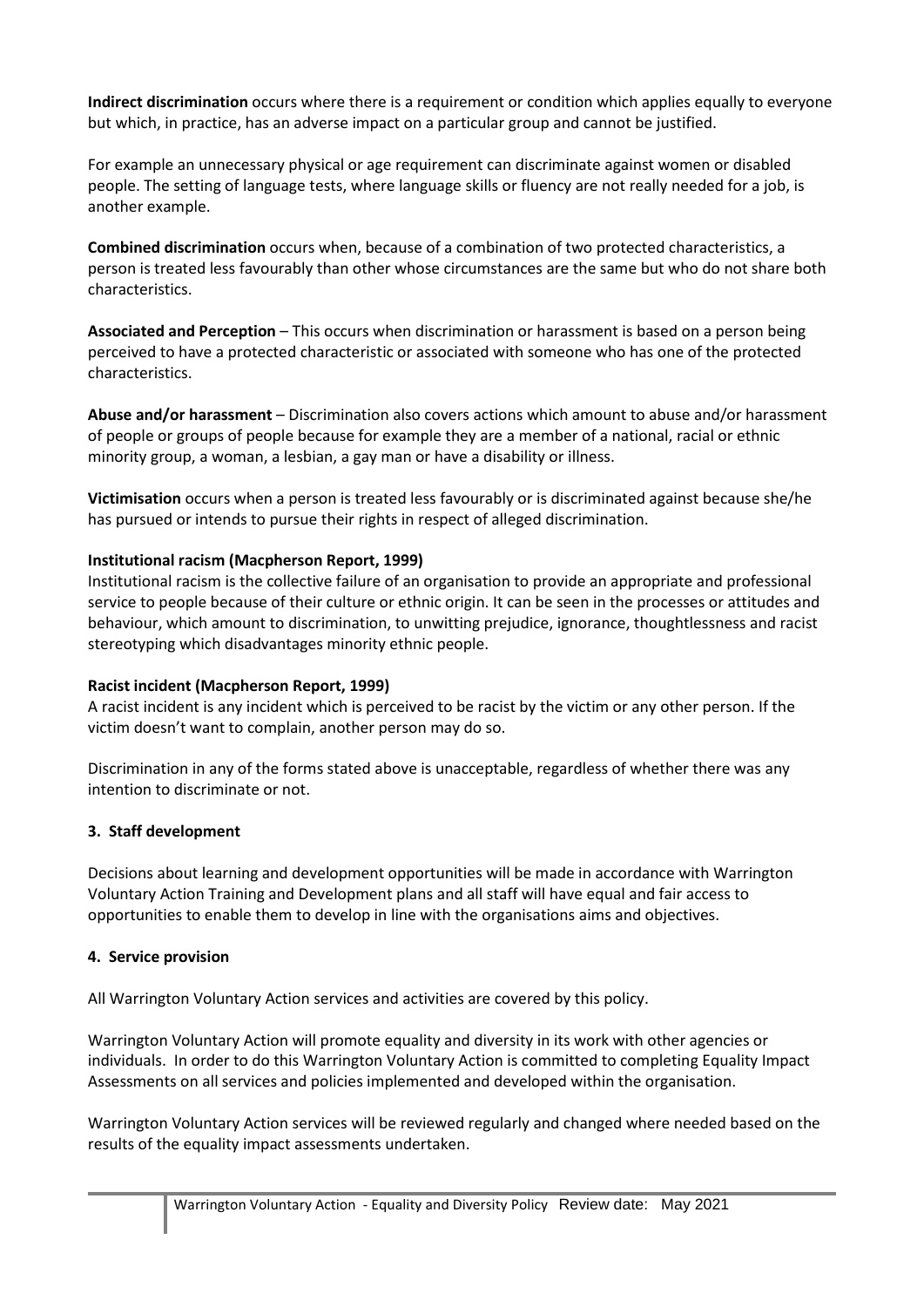Warrington Voluntary Action is committed to ensuring that in the development and delivery of services that under represented and disadvantaged groups have equal access and are encouraged to be involved in the design of services. In order to ensure fairness the organisation will ensure that it considers all issues such as timing of meetings, child-care, personal safety, travel restrictions and religious and cultural considerations.

Within service design and delivery due regard will be taken in advancing equality of opportunity between people who share protected characteristic and those who do not. Consideration will be taken to ensure that good relations are fostered between people who share a protected characteristic and those who do not.

All trainers, facilitators and consultants contracted to work for Warrington Voluntary Action will be required to support our Equality and diversity policy.

## **5. Recruitment and selection**

Warrington Voluntary Action believes that no person or group should be treated less favourably in employment because of the characteristics or reasons given in the Statement of Intent.

Staff appointments will be monitored to ensure no discrimination is occurring at the point of selection.

*A separate Recruitment policy gives full details of this process.*

# *6. Membership*

Warrington Voluntary Action promotes Equality and Diversity within its members. In order to become members of Warrington Voluntary Action all groups must support our equality and diversity policy.

Groups or individuals who cannot become members of Warrington Voluntary Action include:

- o Groups or individuals who do not promote equal opportunities or who practise discrimination
- o Groups with closed membership whose aims are to satisfy their members with no regard to enriching the wider community.

*A separate membership Strategy gives full details of this process*

# **7. Implementation and monitoring**

Monitoring of the Equality and diversity policy and its implementation is the responsibility of the Board.

Induction for Board members and new staff will include a briefing on the Equality and diversity policy.

A copy of the Equality and diversity policy will be given to all employees, trustees and volunteers.

Training will be provided for employees, trustees and volunteers on cultural awareness, disability awareness and other subjects that will develop equality and diversity.

## **8. Breaches of this policy**

Breaches of this policy will be regarded as misconduct and could lead to disciplinary proceedings

## **9. The Board**